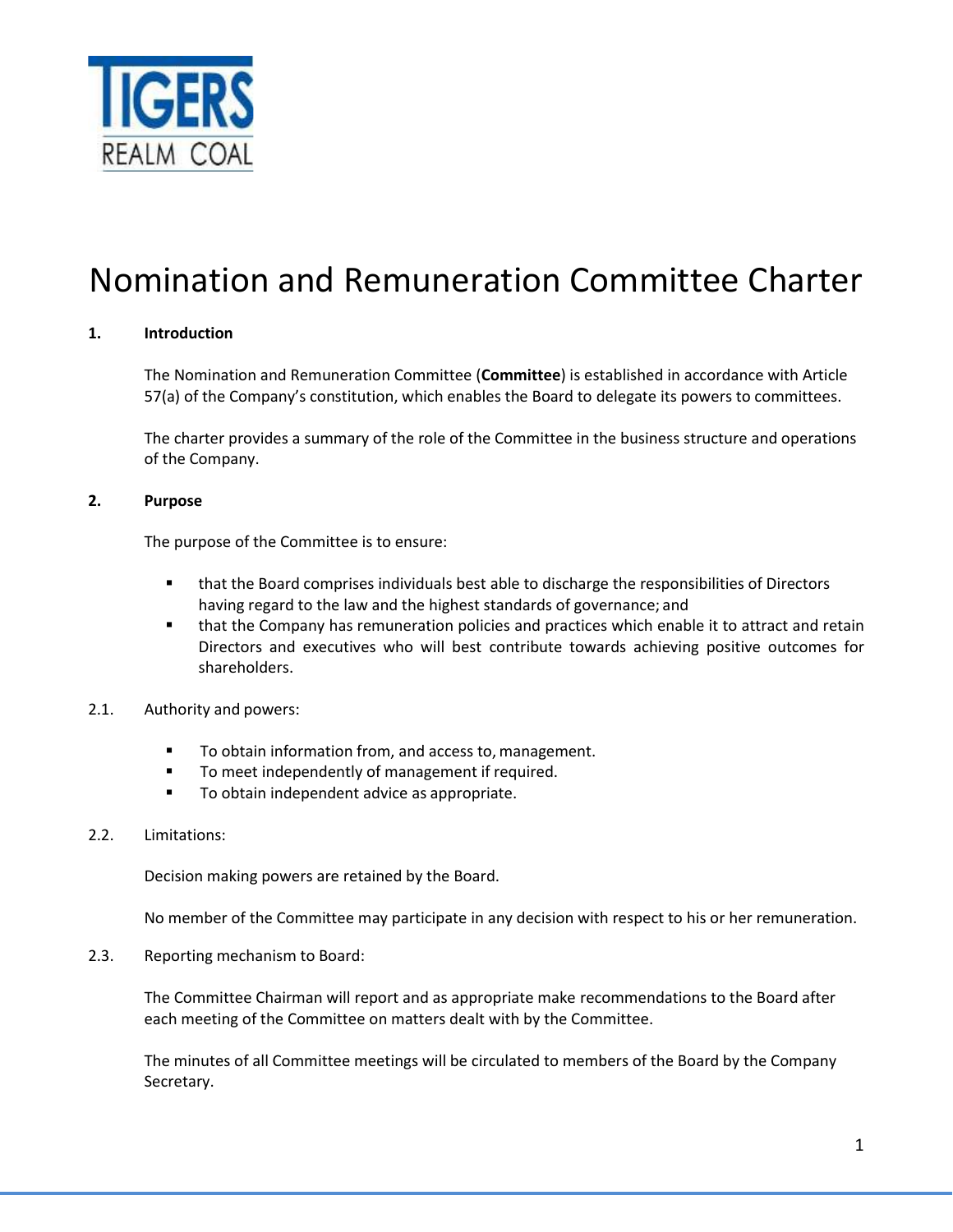

The Committee Chairman must submit an annual report to the Board summarising the Committee's activities during the year and the Committee's significant results and findings upon request by the Board.

The Committee must approve:

- the details to be published in the Company's Annual Report or any other statutory report or document with respect to the activities and responsibilities of the Committee; and
- any statement on the Company's remuneration policy and executive compensation disclosures that may be required by law or other regulatory requirements (including any such statement to be included in the Company's Annual Report).

#### **3. Role of the Committee**

The role of the Committee is to:

- Make recommendations to the Board relating to the remuneration of the Directors, the Chief Executive Officer (CEO), the Chief Financial Officer (CFO), the Chief Operating Officer (COO) and other senior executives as agreed by the Committee from time to time;
- Assess the necessary and desirable competencies of Board members;
- Review Board succession planning;
- Make recommendations to the Board regarding the appointment and re-election of Directors, the CEO, CFO, COO and other senior executive appointments, as appropriate;
- **•** Oversee succession planning, selection and appointment practises for management and employees of the Group;
- Develop a process for the evaluation of the performance of the Board, its committees and Directors; and
- **EX Consider strategies to address Board diversity and the Company's performance in respect of** the Company's Diversity Policy.

#### **4. Responsibilities:**

#### 4.1. Nomination:

- The Committee assesses and makes recommendations to the Board regarding the necessary and desirable competencies of Board members, having regard to such factors as the Committee considers appropriate, including the skills required to discharge competently the Board's duties having regard to the Company's performance, financial position, strategic direction and Diversity Policy.
- The Committee is responsible for developing and implementing a plan for identifying, assessing and enhancing Director competencies.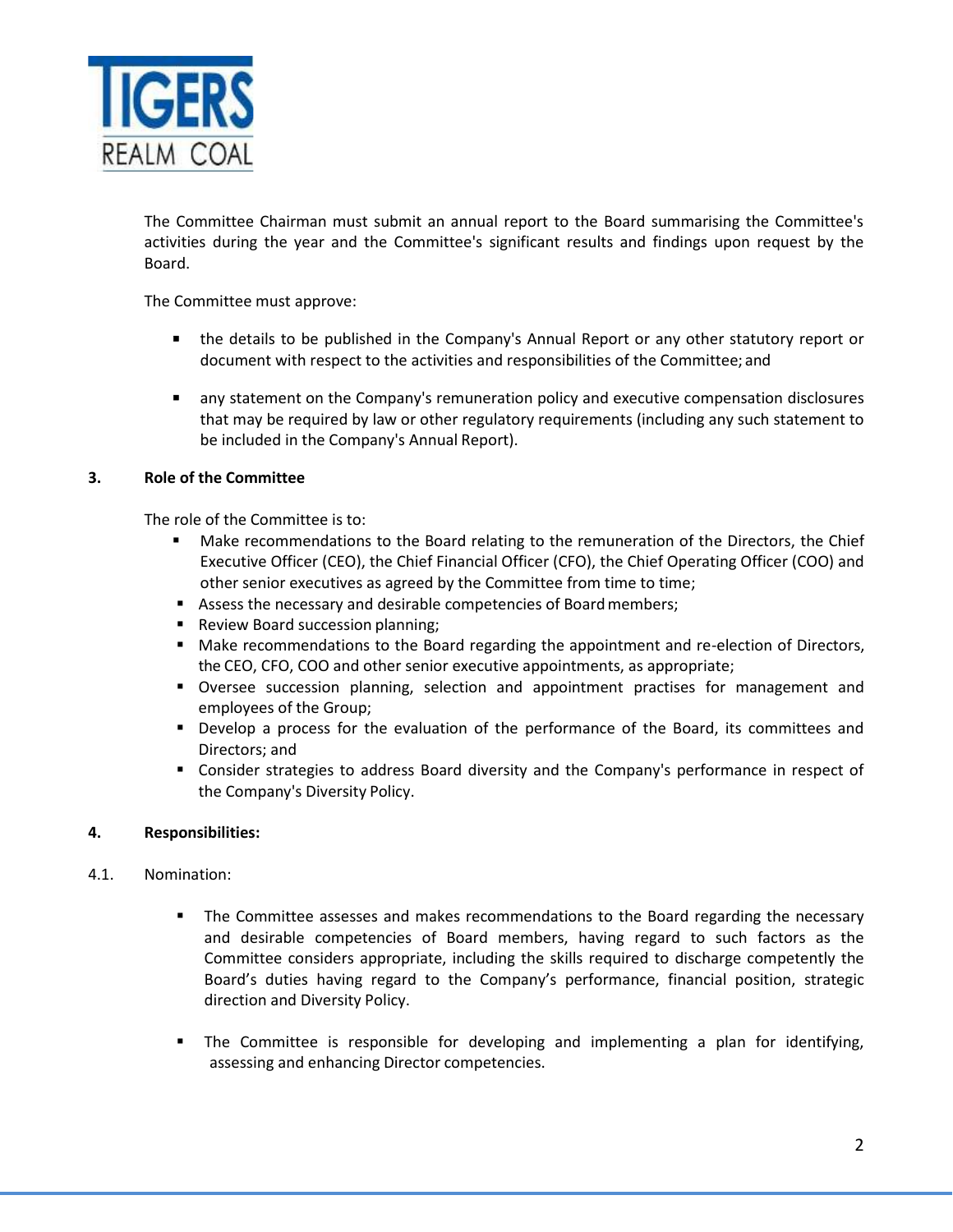

- The Committee is responsible for developing a policy and procedures for the selection and appointment of Directors, including strategies to address the Company's performance with respect to its Diversity Policy.
- As and when it considers it appropriate, and when a non-executive director retires, the Committee assesses the skills represented on the Board by the non-executive Directors and determines whether those skills meet the skills identified as required.
- Having regard to the skills required and the skills already represented on the Board, the Committee is responsible for implementing a process to identify suitable candidates for appointment as a non-executive Director. In identifying suitable candidates who may be qualified to become Directors, the Committee will have regard to such factors as the Committee considers appropriate, including judgement, skill, diversity, experience with business and other organisations of a comparable size, the interplay of the candidate's experience with the experience of other Board members, the extent to which the candidate would be a desirable addition to the Board and any Board Committee, and the Corporate Governance Principles and Recommendations of the ASX Corporate Governance Council (**the Guidelines**).
- The process for identifying suitable candidates may include a search undertaken by an appropriately qualified independent third party acting on a brief prepared by the Committee which identifies the skills sought.
- **The Committee makes recommendations to the Board for the appointment and removal of** Directors and whether or not Directors, whose term of office is expiring, should be proposed for re-election at the Company's next AGM.
- **•** The Committee is responsible for identifying Directors qualified to fill vacancies on Board committees and making recommendations to the Board accordingly, having regard to such factors as the Committee considers appropriate, including the terms of reference of the particular Board committee, the Director's experience, the interplay of the Director's experience with the experience of other Committee members and theGuidelines.
- The Committee is responsible for ensuring that an effective orientation program for new Directors is in place, and regularly reviewing its effectiveness.
- **The Committee reviews the Company's succession plans on a regular basis to maintain an** appropriate balance of skills, experience, expertise and diversity on the Board and provides advice to the Board accordingly.
- **■** The Committee regularly reviews the size and composition of the Board and makes recommendations to the Board with regard to any appropriate changes.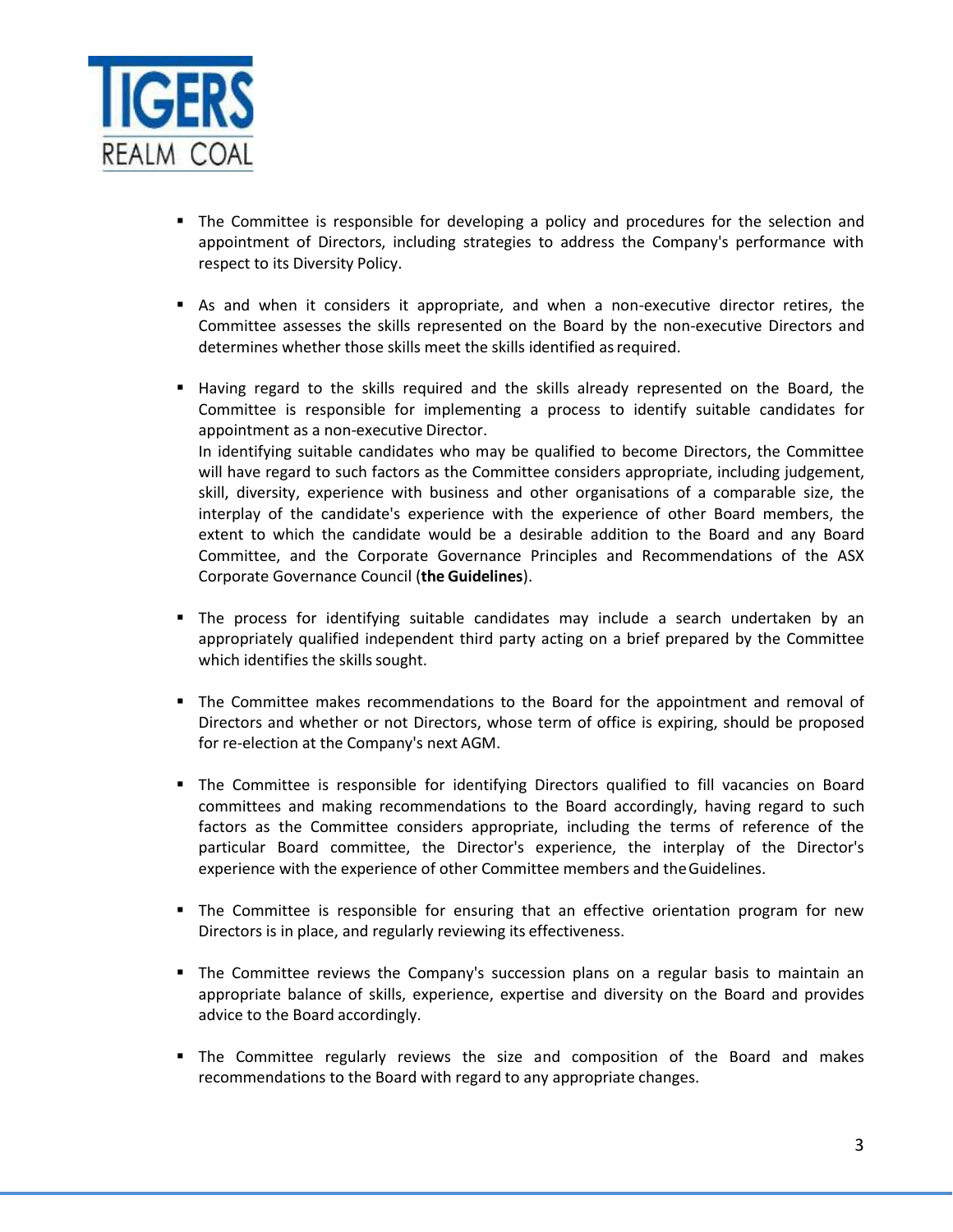

- The Committee is responsible for considering and articulating the time needed to fulfil the role of Chairman and non-executive Director.
- The Committee establishes procedures to oversee the evaluation of the performance of the Board and each Director including an assessment of whether each Director has devoted sufficient time to their duties.

# 4.2 Remuneration:

- regularly reviewing and making recommendations to the Board with respect to an appropriate remuneration policy including retirement benefits and termination payments (if any) for senior executives and executive Directors, [ensuring that such a policy:
	- enables the Company to attract and retain valued employees;
	- motivates senior executives and executive Directors to pursue the long term growth and success of the Company;
	- demonstrates a clear relationship between performance and remuneration; and
	- has regard to prevailing market conditions.
- regularly reviewing and making recommendations to the Board regarding the remuneration packages of senior executives and executive Directors, including (as appropriate) fixed, performance-based and equity-based remuneration, reflecting short and long term performance objectives appropriate to the Company's circumstances andgoals;
- The Committee makes recommendations to the Board with respect to the implementation and operation of equity-based incentive plans and other employee benefit programs. , including monitoring the performance hurdles associated with such plans and programs.
- The Committee regularly reviews the Company's recruitment, retention and termination policies.
- The Committee makes recommendations to the Board on the structure of remuneration for non-executive directors. .
- **The Committee is responsible for ensuring that fees paid to non-executive Directors are within** the aggregate amount approved by shareholders and making recommendations to the Board with respect to the need for increases to this aggregate amount at the Company's annual general meeting.
- The Committee regularly reviews and provides advice to the Board in relation to the Company's superannuation arrangements.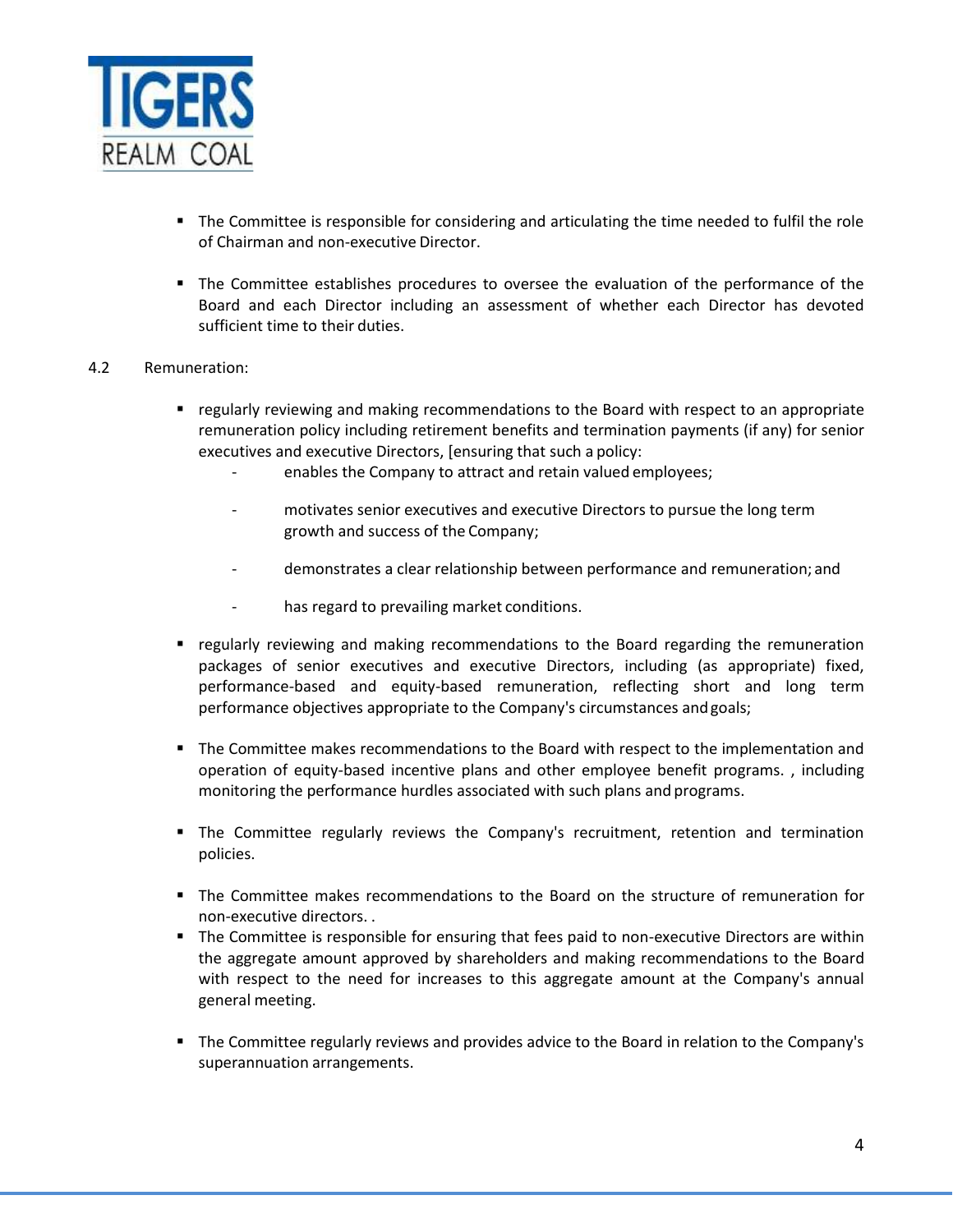

- The Committee considers those aspects of the Company's remuneration policies and packages, including equity-based incentives, which should be subject to shareholder approval and makes recommendations to the Board accordingly.
- At its discretion, the Committee consults appropriately qualified consultants for advice on remuneration and other conditions of service.

## 4.3 Diversity:

- The Committee develops measurable objectives to achieve gender diversity in accordance with the Company's Diversity Policy.
- The Committee is responsible for monitoring, reviewing and reporting to the Board on the Company's performance in respect of gender diversity in accordance with the Company's Diversity
- **•** The Committee reviews the Company's Diversity Policy at least annually to assess the effectiveness of the policy and make recommendations to the Board as to any strategies required to address Board diversity.
- **The Committee reviews and reports to the Board at least annually on the relative proportion of** women and men at all levels of the TRC Group (that is, the Company and each of its subsidiaries).
- The Committee reviews and makes recommendations to the Board on remuneration by gender.

#### **5. Composition**

#### 5.1. Membership:

Not less than 3 non-executive Directors as appointed by the Board.

A member may resign upon notice in writing to the Committee Chairman. A member may from time to time be immediately removed by notice in writing under the hand of the Committee Chairman. The effect of ceasing to be a director of the Board is the automatic termination of appointment as a member of the Committee.

#### 5.2. Chairman:

A member of the Committee as appointed by the Board.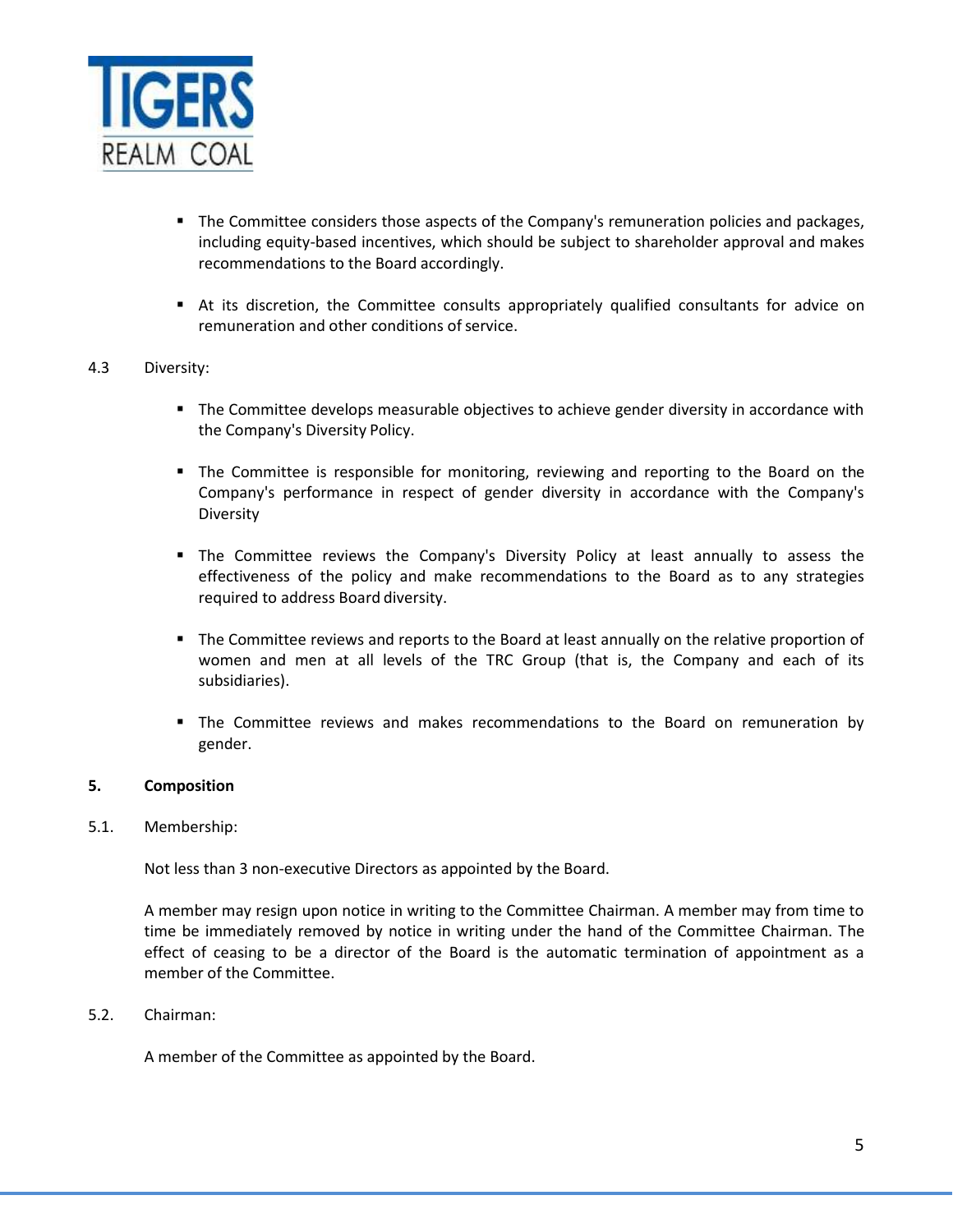

#### 5.3 Chairman's role:

The Committee Chairman shall be independent and may be the Chairman of the Board.

The Committee Chairman will be considered independent if he or she is a non-executive director who is not a member of management, and who is free of any business or other relationship that could materially interfere with, or could reasonably be perceived to materially interfere with, the independent exercise of their judgement

#### **5.4** Guests**:**

The Committee may invite any director, executive, other staff member or independent third party to attend all or part of a meeting of the Committee.

5.5 Member requirements:

Within two years of incorporation of the Company the majority of Committee members will be Independent (ie have no material relationships with the Company other than Board and Committee roles).

A Committee member will be considered independent if he or she is a non-executive director who is not a member of management, and who is free of any business or other relationship that could materially interfere with, or could reasonably be perceived to materially interfere with, the independent exercise of their judgement.

#### **6. Meetings**

#### 6.1 Frequency:

The Committee shall meet at least once a year. Additional meetings may be held if requested by the Chairman. Any committee member may call a meeting of the Committee.

The proceedings of all meetings will be minuted and these will be included in the papers for the next Board meeting as soon as possible after the Committee meeting.

# 6.2 Attendees:

Quorum – 2 members Relevant management may attend Committee meetings by invitation.

#### 6.3 Secretarial:

Company Secretary of the Company